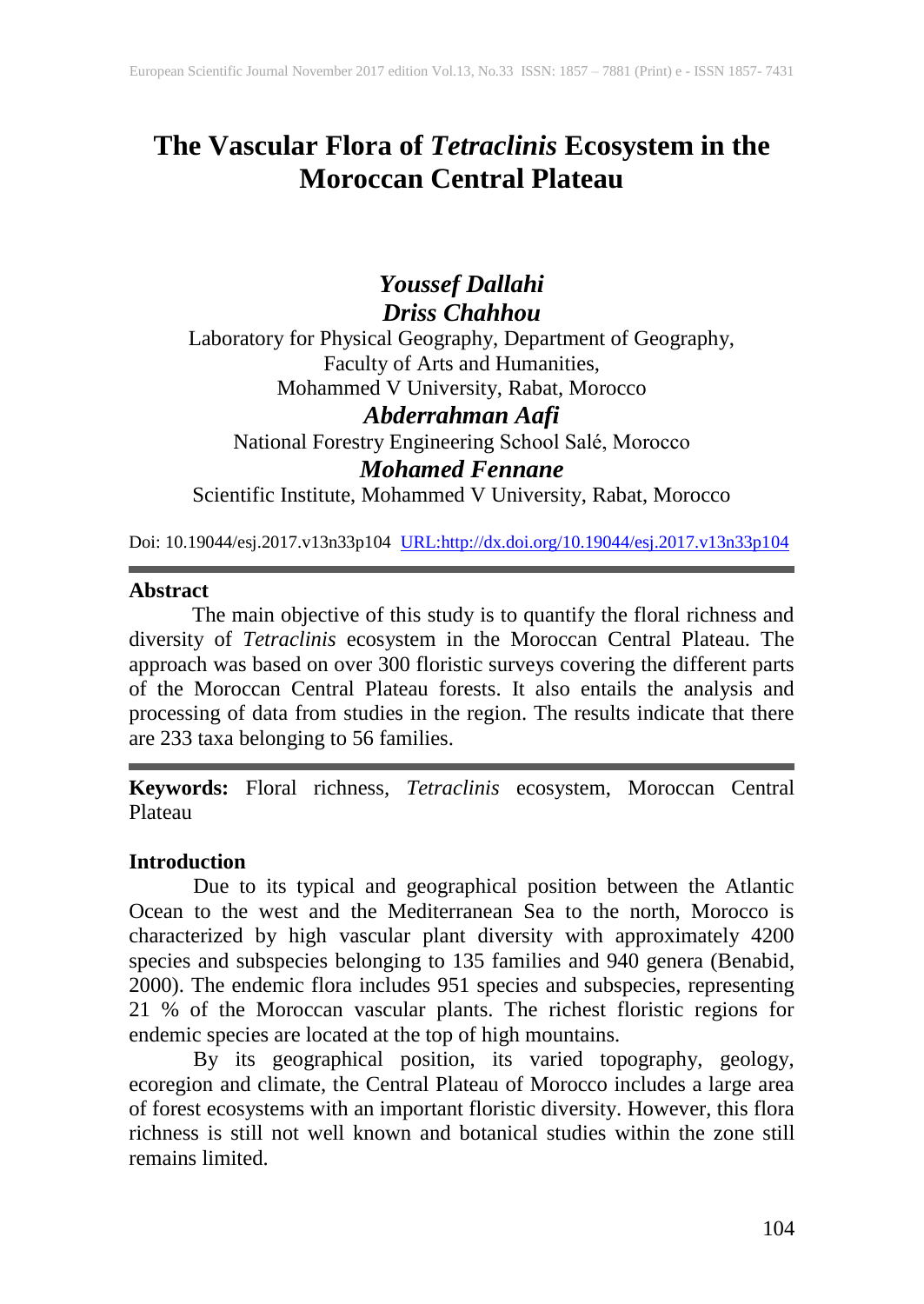Therefore, this study aims to quantify and characterize the floristic richness and diversity of *Tetraclinis* ecosystem in the Moroccan Central Plateau. This study was carried out for the purpose of better knowledge and to highlight the floristic potentialities of the region to support sustainable management biodiversity.

## **Study Area**

Moroccan Meseta or Moroccan Central Plateau (Figure 1) is an old massive area located in the north-west of Morocco. It covers a wide range of highlands at altitudes between 500 and 1250 meters, extending from the Atlantic Ocean to the west until the Middle Atlas to the east and the Phosphate plateau to the south.

The area is geologically characterized by an immense diversity with the dominance of primary and quaternary structures. However, the schists, sandstone, and basalt from the quaternary are well represented (Combe *et al*., 1975). In terms of pedology, the Central Plateau region is marked by the soils diversity (rendzinas, brown forest soils, lithosols and regosols). However, due to the steep slopes, lithosols are by far, the most frequent type of soils (Beaudet, 1969).

The climate is Mediterranean with an average annual rainfall ranging from 350 to 1000 mm. Average low temperatures vary from 0.9 °C to 6 °C and average high temperatures vary from 29 °C to 35°C (Combe *et al*., 1975). Bioclimatic zoning shows the existence of four types of climate: humid, sub-humid, semi-arid, and arid (Combe *et al*., 1975).

The vegetation study of the area revealed a diversity in terms of species involved in the individualization of forest ecosystems. The major species encountered are *Tetraclinis articulata*, *Quercus rotundifolia,* and *Quercus suber*.

Furthermore, the Moroccan Central Plateau showcases an outstanding biological diversity through the presence of a large number of plant and animal species, and the existence of several Sites of Biological and Ecological Interest (SBEI) that reflect this magnitude.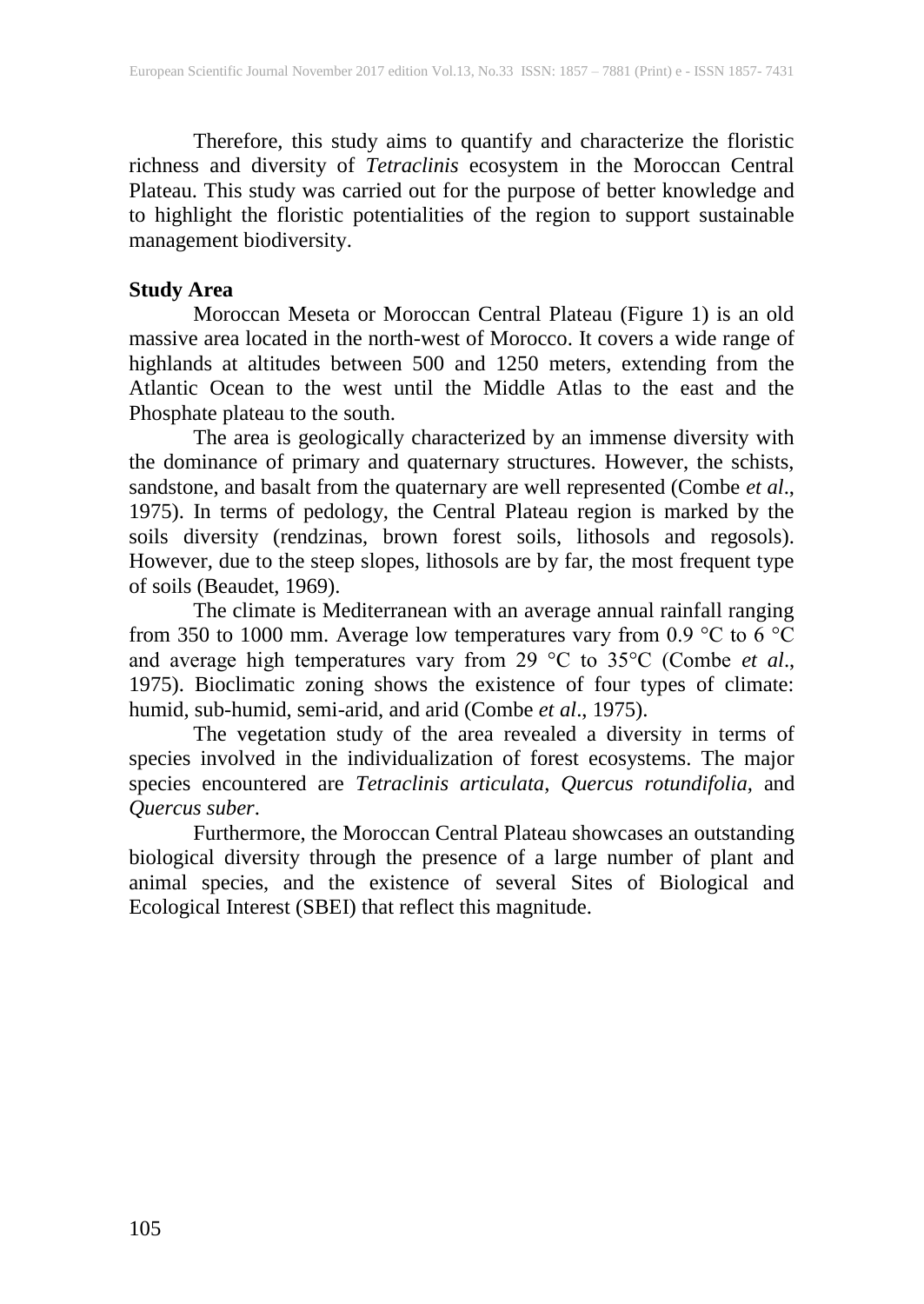

**Figure 1**. Location Map of the Studied Area

#### **Methodology**

The study was carried out from 2013 to 2016. The methodology used is based on the implementation of more than 300 floristic surveys, covering the diverse *Tetraclinis* stands of the Central Plateau, data collection and analysis from all studies related to the region including the forest management plans and papers on the Moroccan Central Plateau flora (Fennane, 1988; Fennane, 2003; Chkhichekh *et al.,* 2015; Dallahi *et al.*, 2016a; Dallahi *et al.*, 2016b).

-**The study of the biologic types,** according to Raunkiaer (1904), which are based on the place of the [bud](https://en.wikipedia.org/wiki/Bud) during seasons with adverse conditions are: Phanerophytes (Ph), Nanophanerophytes (Nph), Chamaephytes (Ch), Hemicryptophytes (He), Geophytes (G), and Therophytes (Th).

**-Bioclimatic Zones:** The different bioclimatic environments selected are those existing in the study area; meaning A: Aride; SA: Semi-aride; SH: Sub-humide, and H: Humide.

**-Distribution within the Study Area:** It describes the various biogeographic areas where the species in question is located. The studied biogeographic zones are: Moroccan Coastal Meseta (MCM) and Moroccan Central Plateau (MCP).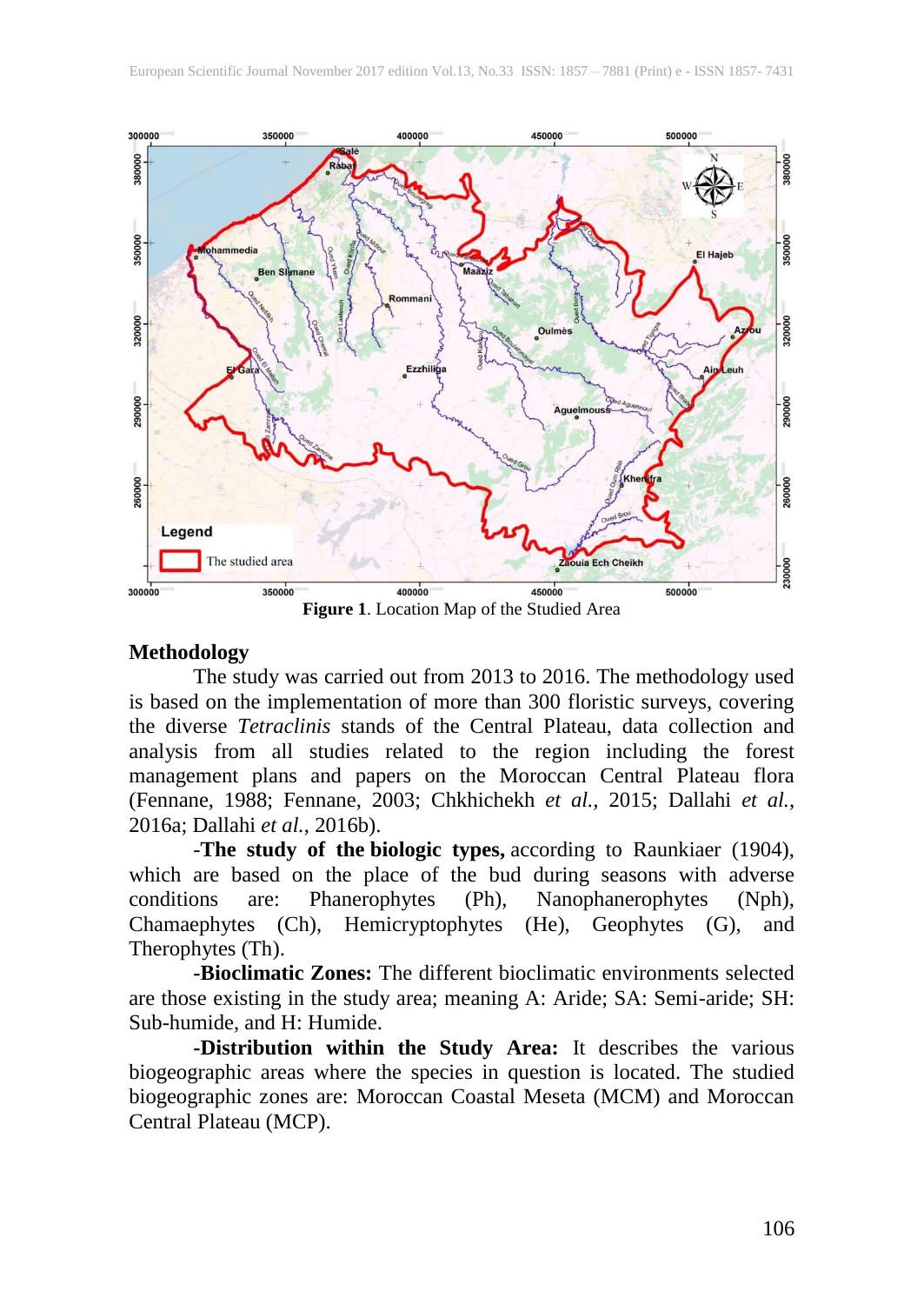## **Result and Discussion**

The data compilation and analysis of the floristic surveys conducted in the field has allowed us to identify 233 taxa.

#### **Adoxaceae**

*Viburnum tinus* L.; Nph; SH, H; MCP.

### **Amaranthaceae**

*Atriplex halimus* L.; Nph; A, SA; MCP. *Chenopodium murale* L.; Th; SA, SH; MCM.

## **Anacardiaceae**

*Pistacia lentiscus* L.; Nph; SA, SH, H; MCM and MCP.

*Pistacia atlantica* Desf.; Ph; A, SA, SH; MCM and MCP.

*Rhus pentaphylla* (Jacq.) Desf.; Nph; A, SA; MCM and MCP.

## **Apiaceae**

*Ammi majus* L.; Th; A, SA, SH, H; MCP. *Bupleurum semicompositum* L.; Th; A, SA, SH; MCP. *Daucus carota* L subsp. *Carota*; Th; A, SA, SH, H; MCM and MCP.

*Eryngium tenue* Lam.; Th; SA, SH; MCP.

*Eryngium tricuspidatum* L.; He; A, SA, SH, H; MCM and MCP.

*Eryngium triquetrum* Vahl.; He; A, SA, SH; MCP.

*Smyrnium olusatrum* L.; He; SA-H; MCM and MCP.

## **Apocynaceae**

*Caralluma europaea* (Guss.) N.E. Br.; Ch; A, SA, SH; MCP.

### **Araceae**

*Arisarum vulgare* Targ-Tozz.; G; A, SA, SH, H; MCM and MCP.

### **Arecaceae**

*Chamaerops humilis* L.; Ch; A, SA, SH; MCM and MCP.

## **Aristolochiaceae**

*Aristolochia longa* L.; G; SA, SH, H; MCM. *Aristolochia baetica* L.; Nph; SA, H; MCP.

## **Asparagaceae**

*Ornithogalum umbellatum* L.; Ch; SA, SH; MCM. *Asparagus acutifolius* L.; G; A, SA, SH; MCM and MCP. *Asparagus albus* L.; Nph; A, SA, SH; MCM and MCP. *Asparagus altissimus* Munby; Nph; S, A, SA; MCM and MCP. **Asteraceae** *Atractylis cancellata* L.; Th; A, SA, SH, H; MCP.

*Calendula algeriensis* Boiss. & Reut.; Th; SA; MCM.

*Carduus marianus* L.; He; MCP.

*Carlina corymbosa* L.; He; SA, SH, H; MCM.

*Carlina involucrata* Poir.; Th; A, SA, SH, H; MCP.

*Carlina racemosa* L.; He; A, SA, SH; MCP.

*Cichorium intybus* L. subsp *pumilum* (Jacq.) Ball.; He; SA; MCM.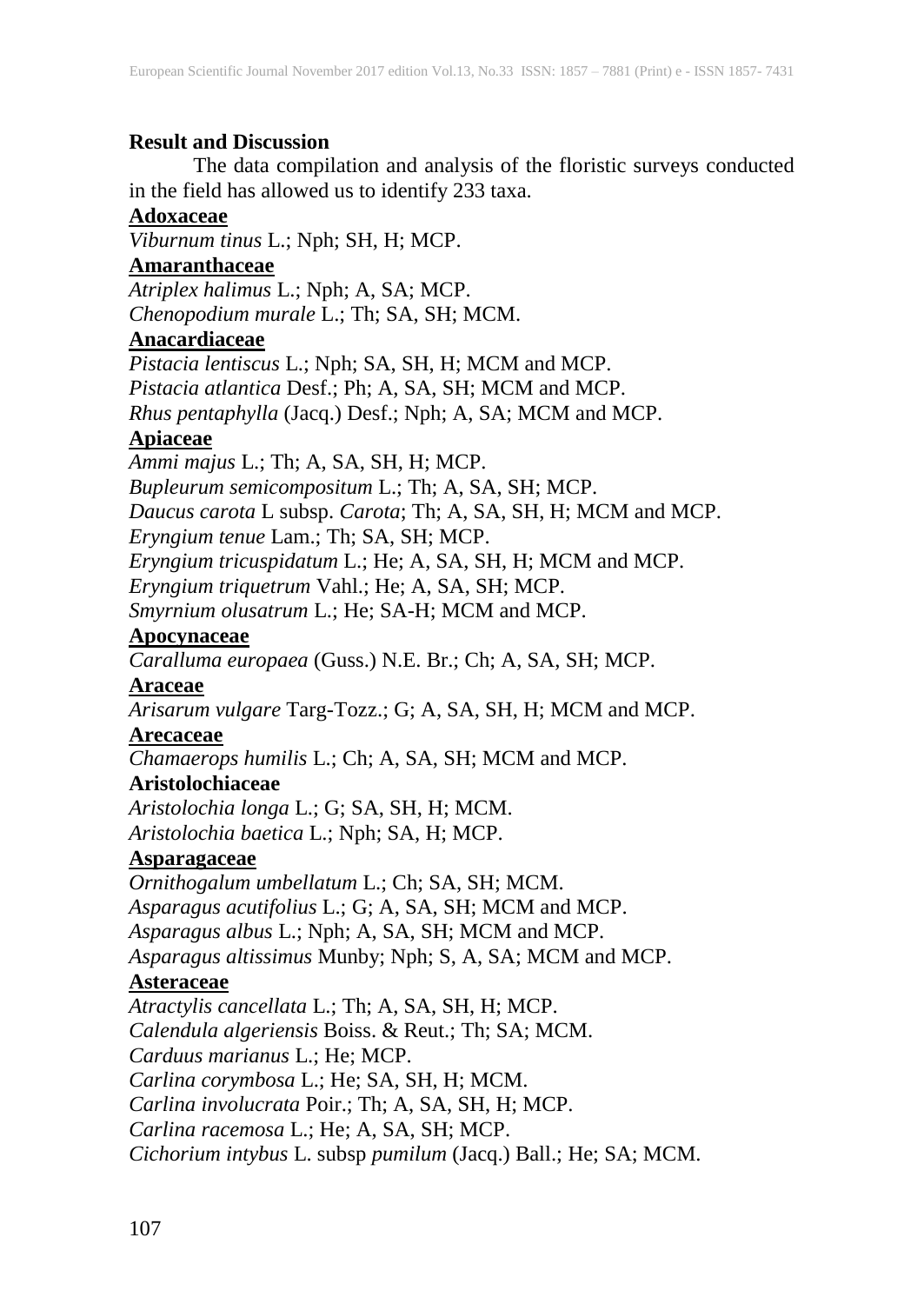- *Cirsium acarna* (L.) Moench.; Th; MCP.
- *Crepis vesicaria* L.; He; SA, SH; MCM.
- *Cynara humilis* L.; G; A, SA, SH; MCM.
- *Cynara hystrix* Ball.; G; MCP.
- *Echinops spinosus* L.; He; A, SA, SH, H; MCP.
- *Evax pygmea* (L.) Brot.; Th; A, SA, SH; MCM and MCP.
- *Filago gallica* L.; Th; SA, SH, H; MCM and MCP.
- *Filago germanica* L.; Th; A, SA, SH, H; MCP.
- *Galactites tomentosa* Moench; Th; SA, SH, H; MCM.
- *Hyoseris radiata* L.; G; SA, SH; MCP.
- *Leontodon hispidulus* (Del.) Boiss.; Th; A, SA, SH; MCM and MCP.
- *Leontodon saxatilis* Lamk.; He; A, SA, SH; MCP.
- *Leontodon tuberosis* L.; He; A, SA, SH; MCP.
- *Matricaria recutita* (L.) Rauchert; Th; MCP.
- *Ormenis mixta* (L.) Dumort.; Th; SA, SH; MCM and MCP.
- *Phagnalon saxatile* (L.) Cass.; Ch; A, SA, SH, H; MCM and MCP.
- *Picris aculeata* Vahl.; Ch; SA, SH; MCP.
- *Pulicaria odora* (L.) Reichenb. var. *typica* Fiori.; He; SA, SH, H; MCM and MCP.
- *Scolymus hispanicus* L.; He; A, SA, SH, H; MCM and MCP.
- *Senecio vulgaris* L.; Th; SA, SH; MCP.
- *Silybum marianum* L. Gaertn.; Th; SA, SH; MCP.
- *Sonchus asper* (L.); Th; SA, SH, H; MCM and MCP.
- *Sonchus oleraceus* L.; He; A, SA, SH, H; MCP.
- *Taraxacum officinale* Weber.; He; MCP.
- *Tolpis barbata* (L) Graetn.; Th; A, SA, SH, H; MCM and MCP.

## **Boraginaceae**

- *Anchusa azurea* Mill.; He; A, SA, SH, H; MCM.
- *Echium plantaginum* L.; Th; A, SA, SH, H; MCM and MCP.

## **Brassicaceae**

- *Biscutella didyma* L. f. *parviscutata* Maire & Weiller; Th; A, SA, SH; MCM and MCP.
- *Cardamine hirsuta* L.; Th; SA, SH, H; MCM.
- *Diplotaxis catholica* (L.) DC.; Th; A, SA, SH, H; MCM and MCP.
- *Trachystoma aphanoneurum* (Maire & Weiller); Th; SA; MCP.

## **Campanulaceae**

- *Campanula dichotoma* L.; Th; SA, SH; MCP.
- *Campanula lusitanica* L.; Th; SA, SH, H; MCP.

## **Caprifoliaceae**

*Knautia arvensis* (L.) Coult.; He; MCP. *Lonicera arborea* Boiss.; Ph; SH, H; MCP. *Lonicera implexa* Aiton.; Nph; SA, SH, H; MCP.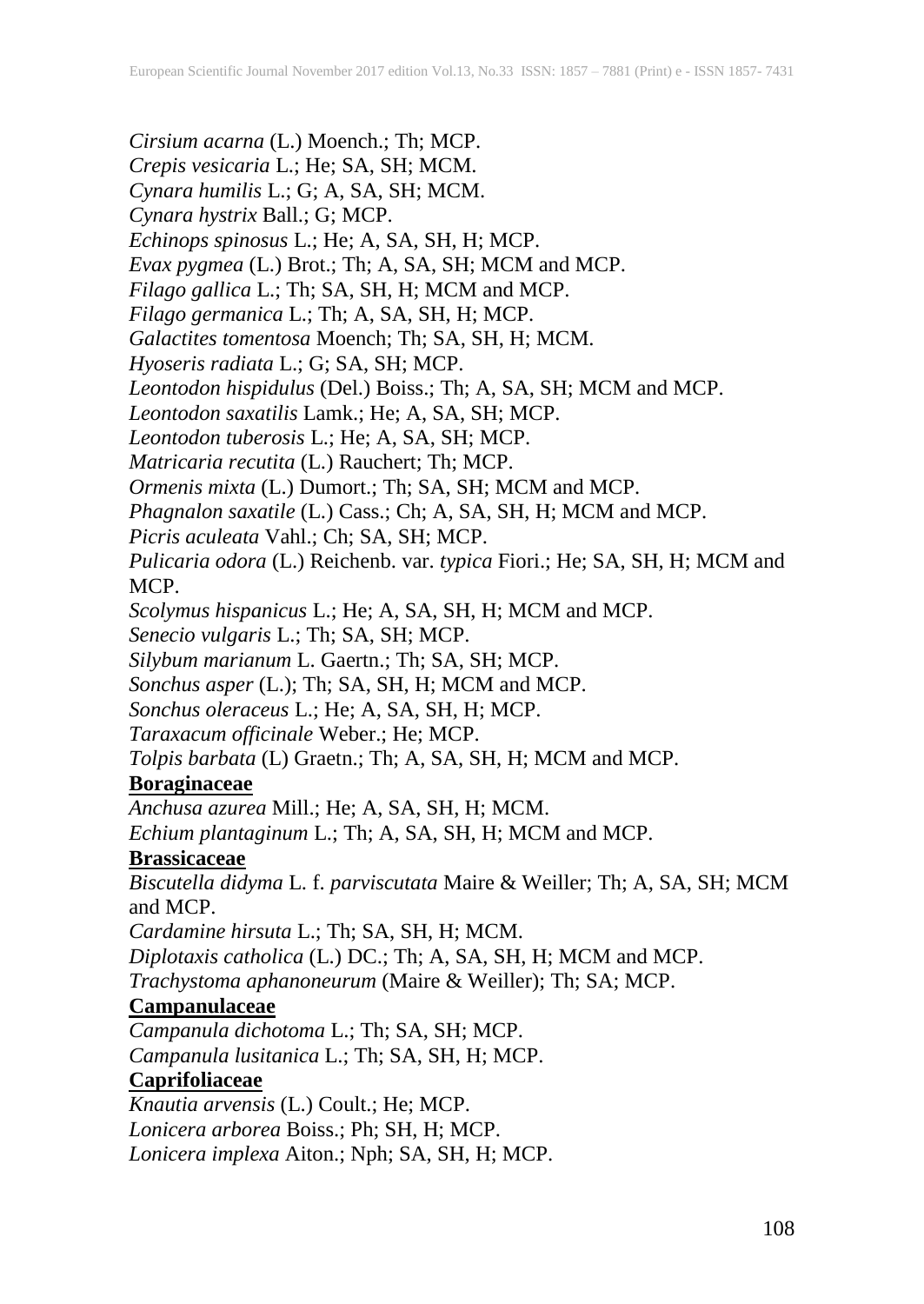### **Caryophyllaceae**

*Cerastium dichotomum* L.;Th; MCP.

*Cerastium glaucum* Gren.; Th; SA, SH, H; MCP.

*Cerastium glomeratum* Thuill.; Th; SA, SH; MCP.

*Herniaria glabra* L.; He; SA, SH, H; MCM.

*Paronychia argentea* Lamk.; He; A, SA, SH, H; MCM and MCP.

*Polycarpon tetraphyllum* L.; He; A, SA, SH, H; MCP.

*Silene gallica* L.; Th; SA, SH; MCM.

*Spergula arvensis* L.; Th; MCP.

## **Cistaceae**

*Cistus albidus* L.; Nph; SA, SH, H; MCM and MCP. *Cistus ladaniferus* L.; Ch; SH, H; MCM and MCP.

*Cistus monspeliensis* L.; Nph; SA, SH; MCM.

*Cistus salviifolius* L.; Ch; SA, SH, H; MCM and MCP.

*Cistus villosus* L.; Ch; SA, SH, H; MCM and MCP.

*Helianthemum guttatum* (L.) Mill.; Th; SA, SH, H; MCM and MCP.

*Helianthemum ledifolium* (L.) Miller; Th; A, SA, SH, H; MCM.

## **Convolvulaceae**

*Convolvulus althaeoides* L.; G; A, SA, SH, H; MCM. *Convolvulus siculus* L.; Th; SA; MCP.

### **Crassulaceae**

*Sedum hirsutum* All.; Ch; MCP.

*Sedum sediforme* (Jacq.) Pau.; He; MCP.

*Umbilicus horizontalis* (Guss.) DC.; G; A, SA, SH; MCP.

*Umbilicus rupestris* (Salisbury) Dandy.; He; MCP.

## **Cucurbitaceae**

*Bryonia dioica* Jacq.; G; A, SA, SH, H; MCP.

#### **Cupressaceae**

*Tetraclinis articulata* (Vahl.) Masters.; Ph; SA, SH; MCM and MCP.

## **Dioscoreaceae**

*Tamus communis* L.; G; SA, SH, H; MCM and MCP.

#### **Dipsacaceae**

*Dipsacus sativus* (L.) Honck.; He; MCP.

#### **Ephedraceae**

*Ephedra fragilis* Desf.; Nph; SA, SH; MCM and MCP.

#### **Ericaceae**

*Arbutus unedo* L.; Nph; SA, SH, H; MCP.

## **Euphorbiaceae**

*Euphorbia peplus* L.; Th; A, SA, SH, H; MCM.

*Mercurialis annua* L.; Th; A, SA, SH, H; MCM and MCP.

#### **Fabaceae**

*Anthyllis tetraphylla* L.; Th; SA, SH, H; MCP.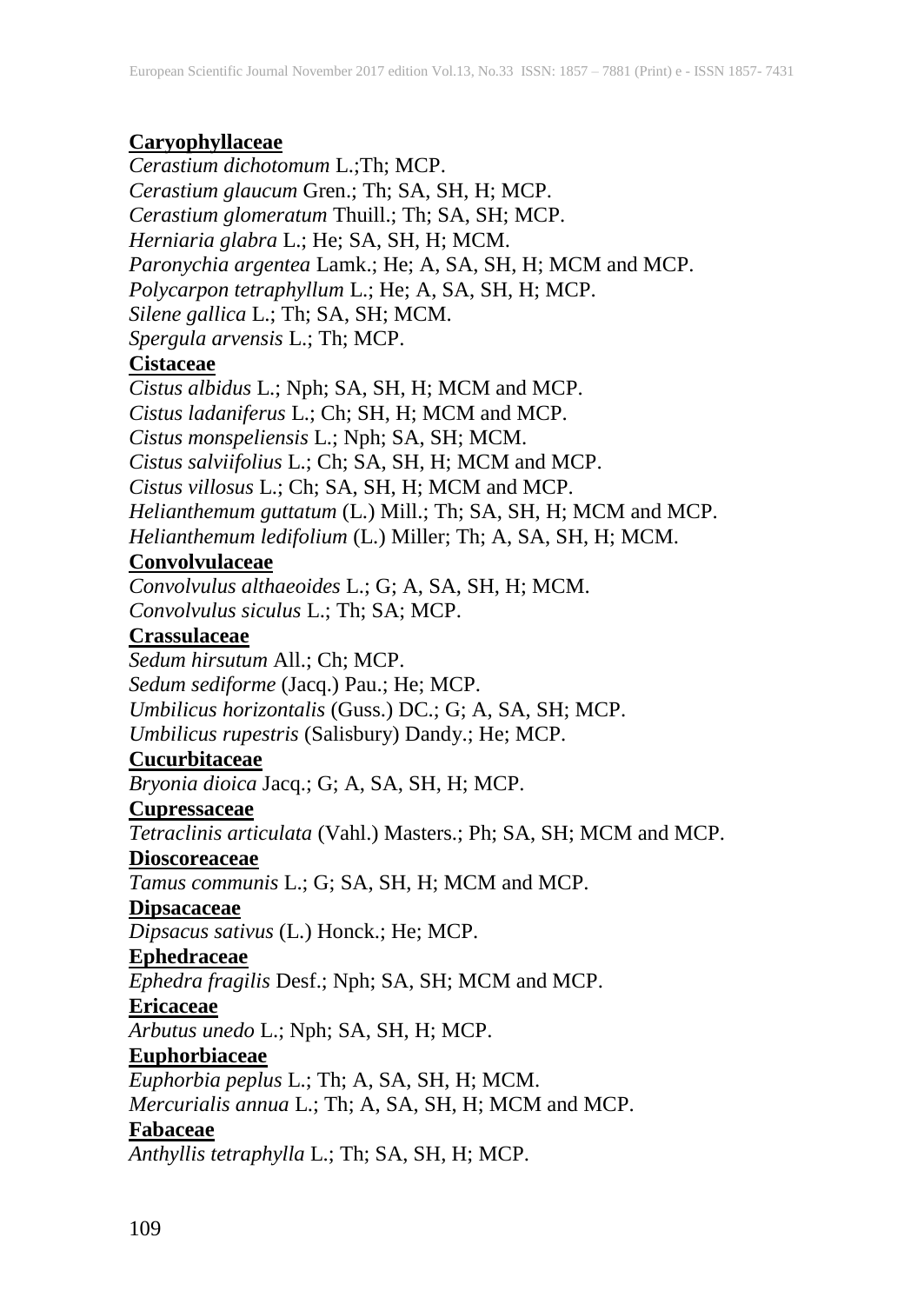*Astragalus lusitanicus* L.; G; SA, SH; MCM and MCP. *Calycotome villosa* (Poiret) Link; Ch; SH, H; MCM. *Ceratonia siliqua* L.; Ph; SA, SH; MCP. *Coronilla scorpioides* (L.) Koch.; Th; SA, SH, H; MCP. *Coronilla viminalis* Salisb.; Th; A, SA, SH; MCP. *Cytisus arboreus* (Desf.) DC.; Nph; SA, SH, H; MCP. *Cytisus triflorus* L'Hérit.; Ch; SH, H; MCP. *Genista linifolia* L.; Nph; SA, SH; MCM. *Lotus arenarius* Brot.; Th; MCP. *Lotus corniculatus* L.; He; MCP. *Lotus creticus* L.; He; MCP. *Medicago hispida* Gaertn.; Th; SA, SH; MCM and MCP. *Medicago murex* Willd.; Th; SA; MCP. *Medicago polymorpha* L.; Th; A, SA, SH, H; MCM. *Medicago truncatula* Gaertn.; Th; SA; MCM. *Ononis natrix* L.; He; MCP. *Ononis pendula* Desf.; Th; SA; MCP. *Ornithopus compressus* L.; Ch; A, SA, SH; MCM and MCP. *Sarothamnus arboreus* (Desf.) DC.; Nph; SA, SH, H; MCP. *Scorpiurus muricatus* L.; Th; A, SA, SH; MCP. *Trifolium angustifolium* L.; Th; A, SA, SH, H; MCM and MCP. *Trifolium arvense* L.; Th; SA, SH, H; MCP. *Trifolium campestre* Schreb.; Th; MCM. *Trifolium ochroleucon* Huds.; He; MCP. *Trifolium stellatum* L.; Th; SA, SH, H; MCM and MCP. *Vicia sativa* L.; Th; SA, SH, H; MCP. *Vicia tenuifolia* Roth.; Th; MCP. *Vicia tetrasperma* (L.) Schreber.; Th; A, SA, SH, H; MCM and MCP. **Fagaceae** *Quercus faginea* Lamk.; Ph; SH, H; MCP. *Quercus rotundifolia* Lam.; Ph; SA, SH, H; MCM and MCP. *Quercus suber* L; Ph; SA, SH, H; MCM and MCP. **Gentianaceae** *Centaurium erythraea* Rafn.; Th; A, SA, SH; MCP. *Centaurium maritimum* (L.) Fritsch.; Th; SA, SH, H; MCP. **Geraniaceae** *Erodium bipinnatum* (Cav.) Willd.; Th; SA, SH; MCM and MCP. *Erodium chium* (L) Willd.; Th; A, SA; MCM. *Geranium molle* L.; Th; A, SA, SH, H.; MCM and MCP. *Geranium purpureum* Vill.; Th; MCM.

**Lamiaceae**

*Lavandula multifida* L.; Ch; A, SA, SH; MCM and MCP.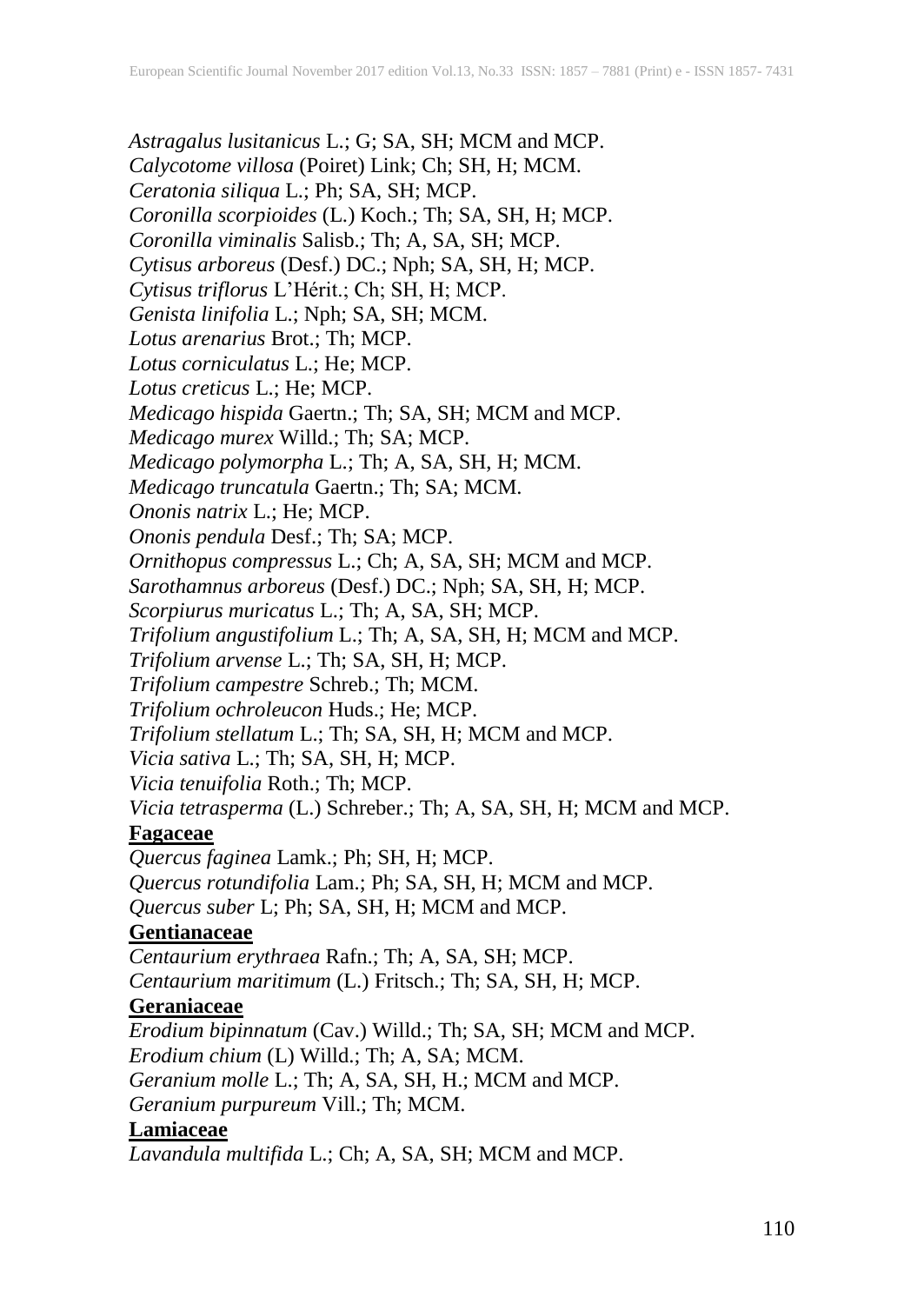*Lavandula stoechas* L.; Ch; SA, SH, H; MCM and MCP. *Ajuga iva* (L) Schreb; He; A, SA, SH, H; MCP. *Ballota hirsuta* Bentham; Nph; A, SA, SH, H; MCP. *Cleonia lusitanica* (L.) L.; Th; A, SA, H; MCP. *Lamium flexuosum* Ten.; He; H; MCP. *Prasium majus* L.; Nph; A, SA, SH, H; MCM and MCP. *Teucrium decipiens* Cosson & Balansa.; Th; SA; MCP. *Teucrium fruticans* L.; Nph; SA, SH, H; MCM and MCP.

## **Liliaceae**

*Allium pallens* L.; G; SA, SH, H; MCP. *Linum strictum* L.; Th; SA, SH, H; MCM and MCP. *Smilax aspera* L.; Ph; SA, SH, H; MCM and MCP. *Urginea maritima* (L.)Baker; G; A, SA, SH, H; MCM and MCP.

### **Malvaceae**

*Malva sylvestris* L.; He; A, SA, SH, H; MCP. *Lavatera trimestris* L.; Th; MCM and MCP.

### **Myrtaceae**

*Myrtus communis* L.; Nph; SA, SH, H; MCP.

#### **Oleaceae**

*Jasminum fruticans* L.; Nph; A, SA, H; MCM and MCP. *Olea europaea* L. var *oleaster*; Ph; A, SA, SH, H; MCM and MCP. *Phillyrea angustifolia* L.; Ph; SA, SH, H; MCP. *Phillyrea latifolia* L.; Ph; SA, SH, H; MCM and MCP.

*Phillyrea media* L.; Ph; SA, SH, H; MCM and MCP.

### **Osmundaceae**

*Osmunda regalis* L.; He; MCP.

## **Papaveraceae**

*Fumaria macrosepala* Boiss.; Th; MCP. *Papaver rhoeas* L.; Th; A, SA, SH, H; MCP.

#### **Plantaginaceae**

*Anarrhinum pedatum* Desf.; He; A, SA, SH, H; MCM and MCP.

*Globularia alypum* L.; Ch; SA, SH; MCP.

*Plantago coronopus* L.; Th; A, SA, SH; MCM.

*Plantago lagopus* L.; Th; SA; MCM and MCP.

*Plantago lanceolata* L.; He; MCP.

*Plantago mauritanicum* Boiss. & Reut.; Th; SA, SH, H; MCM.

*Plantago ovata* Forsk.; Th; A, SA, SH; MCP.

*Plantago psyllium* L.; Th; SA; MCM and MCP.

## **Plumbaginaceae**

*Limonium lobatum* (L. fil.) Chaz.; Th; A, SA; MCM. *Limonium sinuatum* (L.) Miller; Th; A, SA, SH; MCM and MCP.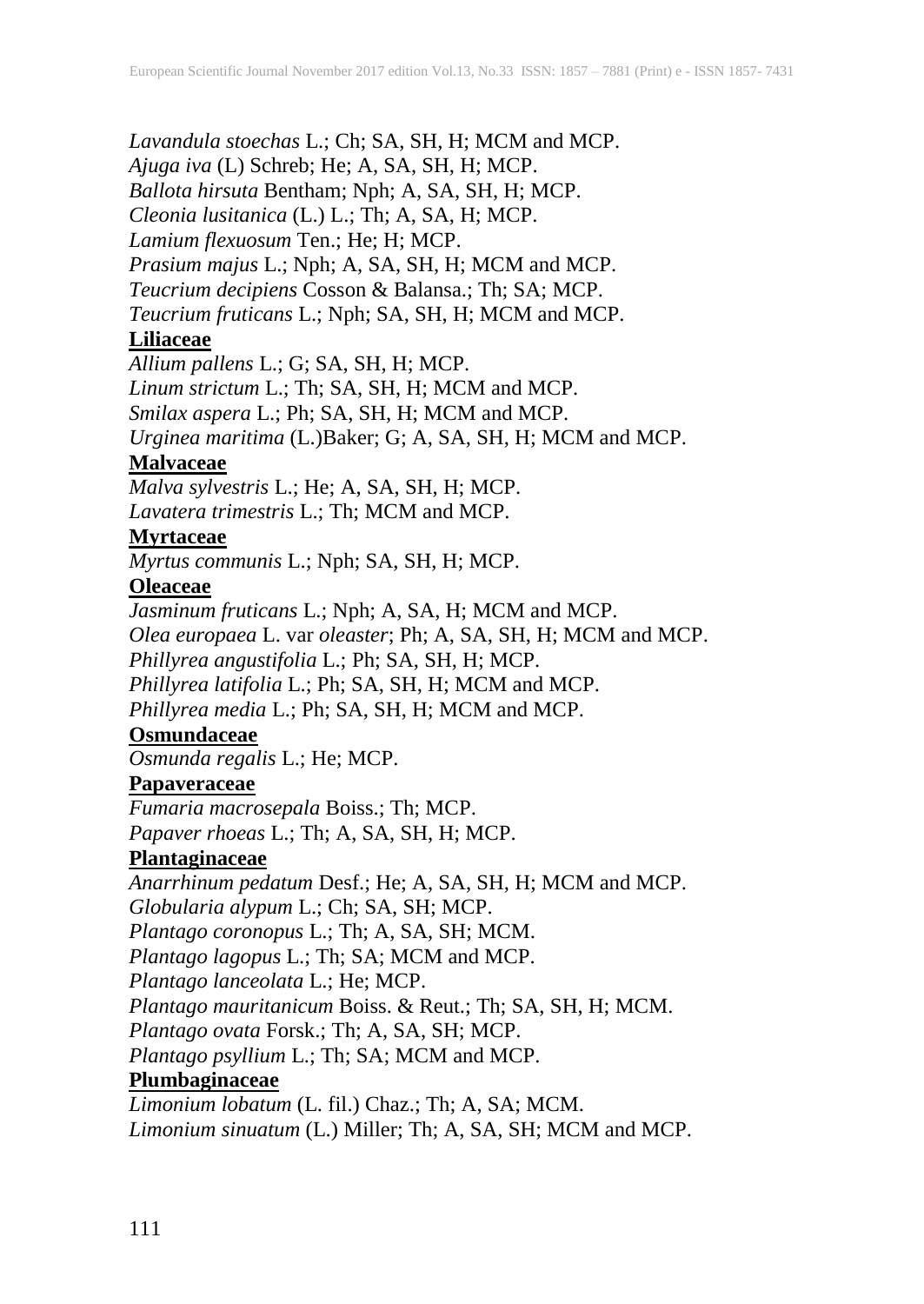## **Poaceae**

*Aegilops ovata* subsp *triaristata* (Wild) Roy; Th; SH; MCP. *Anthoxanthum odoratum* L.; Th; SA, SH, H; MCP. *Aristida caerulescens* Desf.; He; A, SA; MCP. *Arrhenatherum elatius* (L.) Presl.; He; SA, SH, H; MCM. *Arundo donax* L.; He; A, SA, SH, H; MCP. *Avena sterilis* L.; Th; A, SA, SH; MCM and MCP. *Bellis sylvestris* Cyr.; Th; A, SA, SH, H; MCM. *Brachypodium phoenicoïdes* (L.) Roem . & Schultes.; Th; SA, SH; MCM. *Briza maxima* L.; Th; SA, SH, H; MCM and MCP. *Briza minor* L.; Th; SA, SH, H; MCP. *Bromus hordeaceus* L.; Th; A, SA, SH, H; MCP. *Bromus mollis* L.; Th; A, SA, SH, H; MCM and MCP. *Bromus rigidus* Roth.; Th; A, SA, SH, H; MCM. *Bromus rubens* L.; Th; A, SA, SH, H; MCM and MCP. *Cynodon dactylon* (L.) Pers.; G; A, SA, SH, H; MCP. *Cynosurus elegans* Desf.; Th; MCP. *Dactylis glomerata* L.; He; A, SA, SH, H; MCM and MCP. *Festuca caerulescens* Desf; He; A, SA, SH, H; MCM and MCP. *Hordeum murinum* L.; Th; SA, SH; MCM. *Hyparrhenia hirta* (L.) Stapf; He; SA, SH; MCM and MCP. *Koeleria pubescens* (Lamk.) P. Beauv.; Th; SA, SH, H; MCM. *Lamarckia aurea* (L) Moenc; Th; A, SA, SH; MCM and MCP. *Lolium multiflorum* Lam.; Th; SA, SH; MCP. *Lolium rigidum* Gaud; Th; A, SA, SH; MCM and MCP. *Melica ciliata* L.; He; MCM and MCP. *Melica minuta* L.; Th; MCP. *Oryzopsis miliacea* (L.) Asch. & Schweinf.; He; SA, SH, H; MCM. *Poa annua* L.; Th; SA, SH, H; MCM. *Poa bulbosa* L.; Th; SA, SH, H; MCP. *Stipa capensis* Thumb.; Th; A, SA; MCP. *Stipa lagascae* Roem. & Schult.; Th; A, SA; MCM. *Trachynia distachya* (L.) Link; Th; MCP. *Vulpia alopecuros* (Schousb.) (Link.); Th; A, SA, SH; MCP. *Vulpia geniculata* (L) Link Hort.; Th; A, SA, SH; MCM. *Vulpia myuros* (L.) Gmel.; Th; A, SA, SH; MCM. **Polygonaceae** *Rumex bucephalophorus* L.; Th; A, SA, SH, H; MCP. **Polypodiaceae** *Notholaena vellea* (Aiton) Desv.; He; MCP. **Primulaceae**

*Anagallis arvensis* L.; Th; A, SA, SH, H; MCP.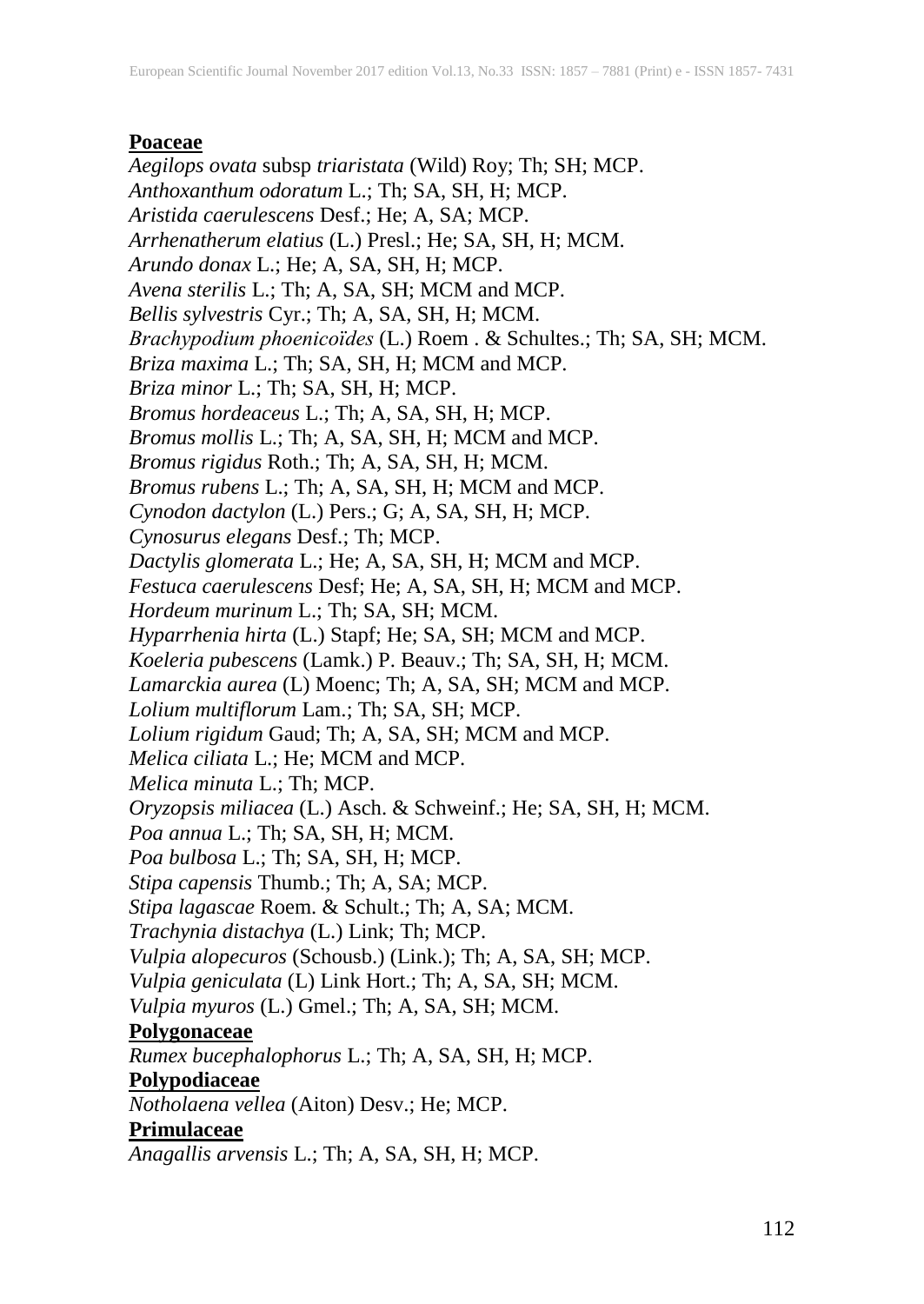*Asterolinum linum-stellatum* (L.) Duby.; Th; A, SA, SH, H; MCM.

## **Ranunculaceae**

*Anemone palmata* L.; G; SA, SH, H; MCP.

*Clematis cirrhosa* L.; Ph; SA, SH, H; MCM and MCP.

*Ranunculus bulbosus* L.; He; A, SA, SH, H; MCM.

*Ranunculus paludosus* Poiret.; He; SA, SH, H; MCP.

## **Resedaceae**

*Reseda alba* L.; MCM and MCP.

## **Rhamnaceae**

*Rhamnus lycioïdes* L. subsp. *oleoïdes* (L.) Jah. Et Maire; Nph; SA, SH; MCM and MCP.

*Rhamnus lycioides* L. subsp. *atlantica*; Nph; SA, SH; MCM and MCP. *Ziziphus lotus* (L) Lam.; Nph; S, A, SA, SH; MCP.

## **Rosaceae**

*Crataegus monogyna* Jacq.; Nph; SA, SH, H; MCP. *Rosa canina* L.; Nph; MCP.

*Sanguisorba minor* Scop.; He; SA, SH; MCM.

## **Rubiaceae**

*Crucianella angustifolia* L.; Th; SA, SH, H; MCP. *Galium mollugo* L.; He; MCP.

*Galium parisiense* L.; Th; SA, SH, H; MCP.

*Rubia peregrina* L.; Ch; A, SA, SH, H; MCP.

*Sherardia arvensis* L.; Th; MCM.

## **Rutaceae**

*Ruta chalepensis* L.; Ch; MCM and MCP.

## **Santalaceae**

*Osyris lanceolata* Hochst. & Steude; Nph; SA, SH, H; MCP.

## **Selaginellaceae**

*Selaginella denticulata* (L.) Spring; He; MCM and MCP.

#### **Solanaceae**

*Nicotiana glauca* Graham; Nph; MCM *Withania frutescens* (L.) Pauquy; Nph; SA; MCM and MCP.

## **Tamaricaceae**

*Tamarix africana* Poir.; Nph; MCP.

*Tamarix gallica* L.; Nph; MCP.

## **Urticaceae**

*Parietaria mauritanica* DR.; Th; A, SA, SH; MCP. *Urtica dioica* L.; He; SA, SH; MCP.

## **Valerianaceae**

*Fedia pallescens* Maire; Th; SH; MCP.

## **Verbenaceae**

*Vitex agnus-castus* L.; Nph; A, SA, SH, H; MCP.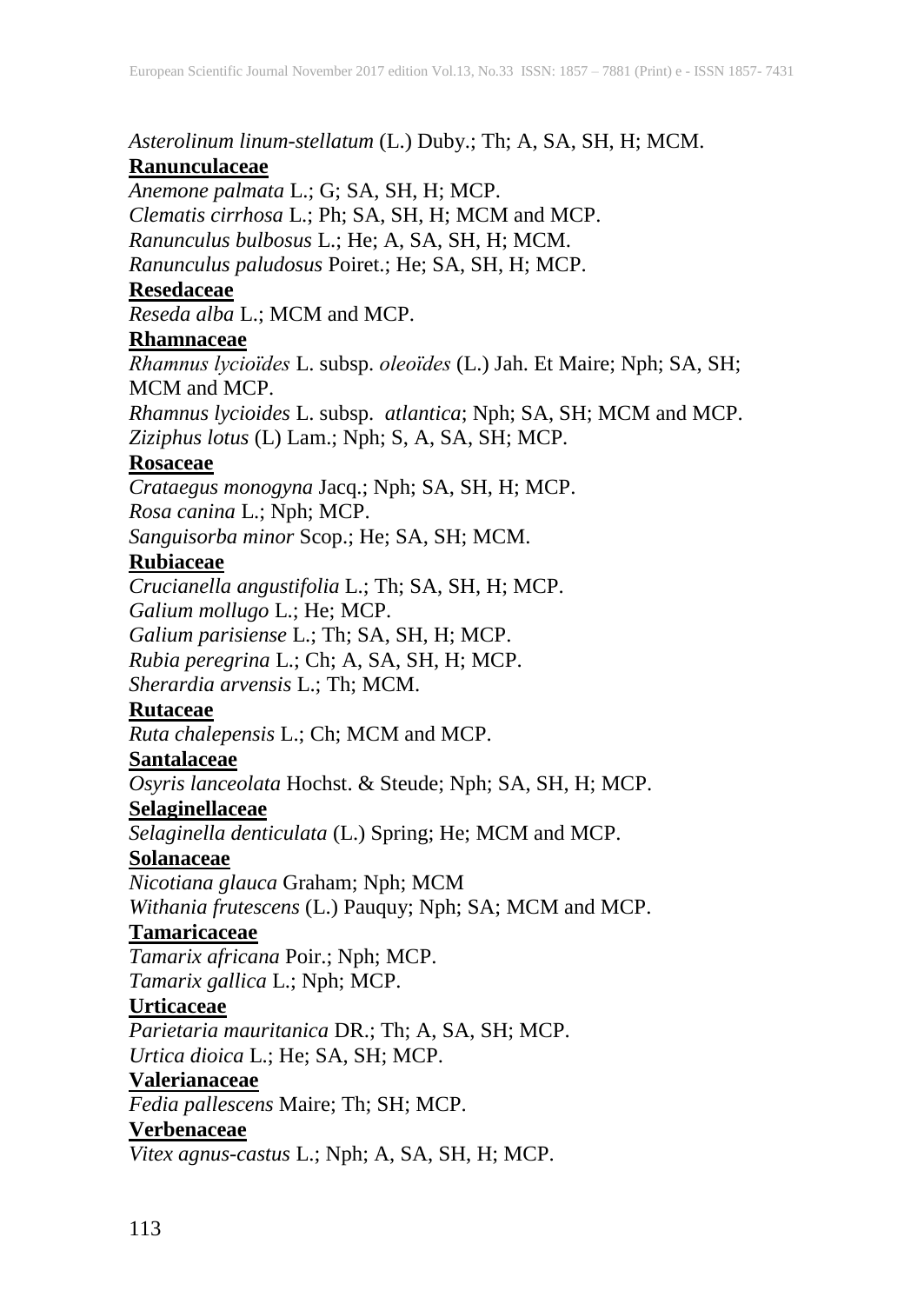#### **Vitaceae**

*Vitis vinefera* L.; Nph; SA, SH, H; MCP.

**Xanthorrhoeaceae**

*Asphodelus microcarpus* Salzm. & Viv.; G; SA, SH; MCM and MCP.

The flora of *Tetraclinis* ecosystem in the Moroccan Central Plateau contains about 56 families. However, six important families contain almost 51% of the flora. However, these families are in order of importance: Poaceae (15%), Asteraceae (14%), Fabaceae (12%), Lamiaceae (4%), Caryophyllaceae (4%), and Plantaginaceae (4%).

Biological type analysis shows a dominance of Therophytes. This predominance is attributed to various factors such as the climate aridity of the region, associated with anthropogenic activities like grazing and deforestation. Indeed, the biological spectrum is typical of the semi-arid climate with a distribution percentage of 46% for Therophytes, 21% for Hemicryptophytes, 13% for Nanophanerophytes, 7% for Chamaephytes, 7% for Geophytes, and 6% for Phanerophytes.

Phytosociologically, these taxa are essentially integrated into the associations:

*- Lonicero implexae*-*Tetraclinetum articulatae* (Fennane, 1982),

*- Phillyreo latifoliae-Oleetum sylvestris* (Barbéro, Quézel & Rivas-Martínez, 1981),

*- Coronillo viminalis-Tetraclinetum articulatae* (Barbéro, Quézel & Rivas-Martínez, 1981),

*- Phillyro mediae- Tetraclinetum articulatae* (Fennane, 1982).

The phytosociological classification shows that these associations belong to the class of *Quercetea ilicis* Br.-Bl. 1947, the order of *Pistacio-Rhamnetalia alaterni* (Rivas-Martínez, 1975) and the alliances of *Tetraclini articulatae-Pistacion atlanticae* (Rivas-Martínez *et al.,* 1984) and *Asparago-Rhamnion oleoidis* (Rivas-Martínez, 1975).

#### **Conclusion**

The floristic analysis of the *Tetraclinis* ecosystem in the Moroccan Central Plateau shows that species richness represents 5% of the Moroccan vascular flora. The Moroccan Central Plateau is a home to an exceptionally rich floristic biodiversity, which is the result of its geographical position, orographic and edaphic characteristics, geological history, and its past and current climatic conditions. The protection of these taxa is needed more than ever, particularly those associated with *Tetraclinis* stands of the Central Plateau. However, it must be able to afford rigorous protection. Indeed, overgrazing and human pressure on the forest resources are likely to affect prejudicially this natural heritage.